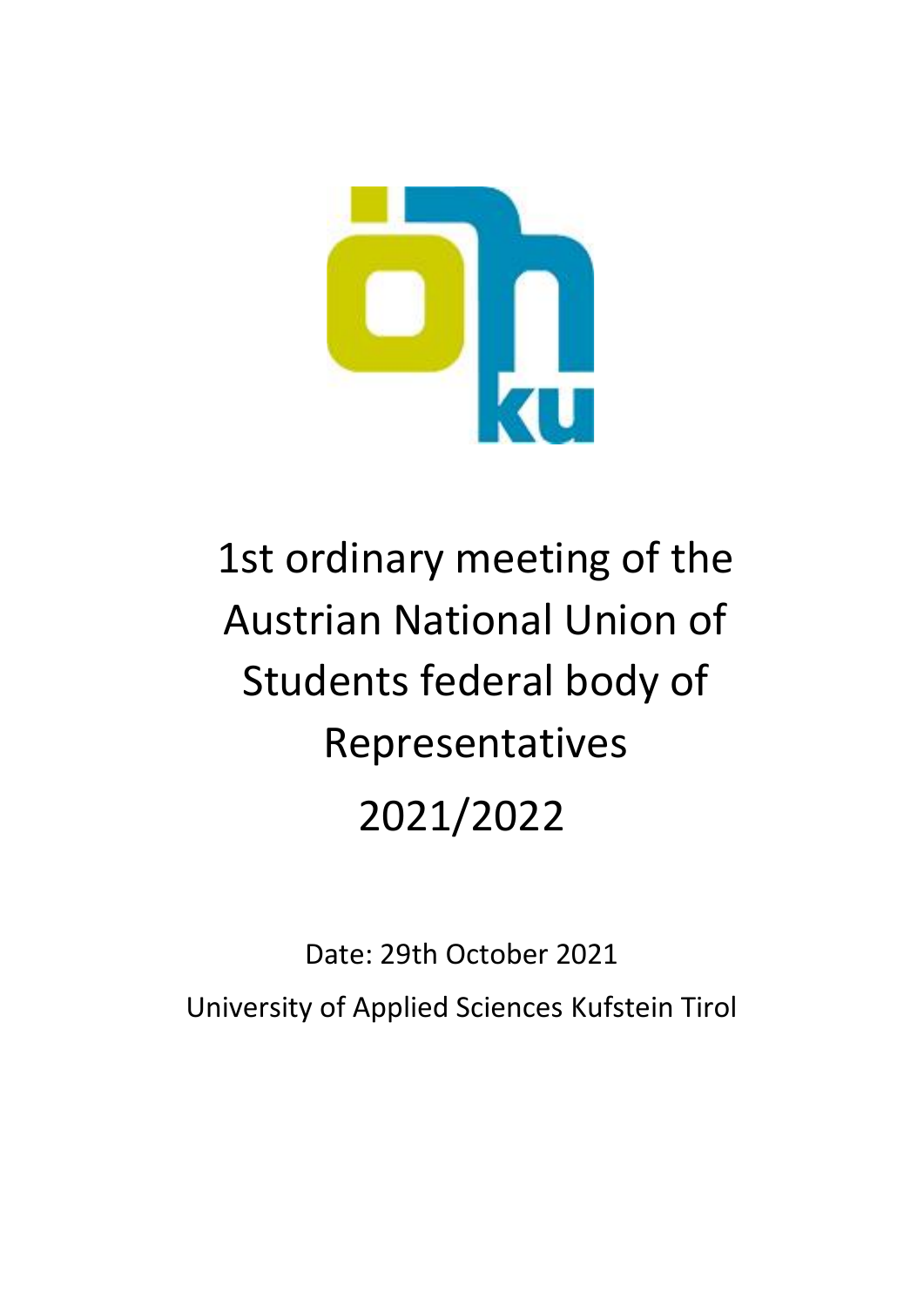

The chairman Albin Gashi welcomes all present and thanks them for coming. The meeting starts at \_\_\_**06:07 pm**\_\_\_\_ on 29th October 2021.

# TOP  $1$  – Welcome, determination of presence, proper invitation, and quorum

| Surname   | First name | Present |
|-----------|------------|---------|
| Gashi     | Albin      | Yes     |
| Panic     | Deana      | Yes     |
| Peters    | Tabea      | Yes     |
| Müller    | Simon      | Yes     |
| Lüdering  | Leonie     | Yes     |
| Nicolosi  | Elena      | Yes     |
| Wabersich | Tim        | Yes     |
| Knoll     | Yvonne     | Yes     |
| Surkau    | Yannick    | Yes     |

Mandataries present:

*For a quorum tob e present, at least 5 of 9 voting members must be present.*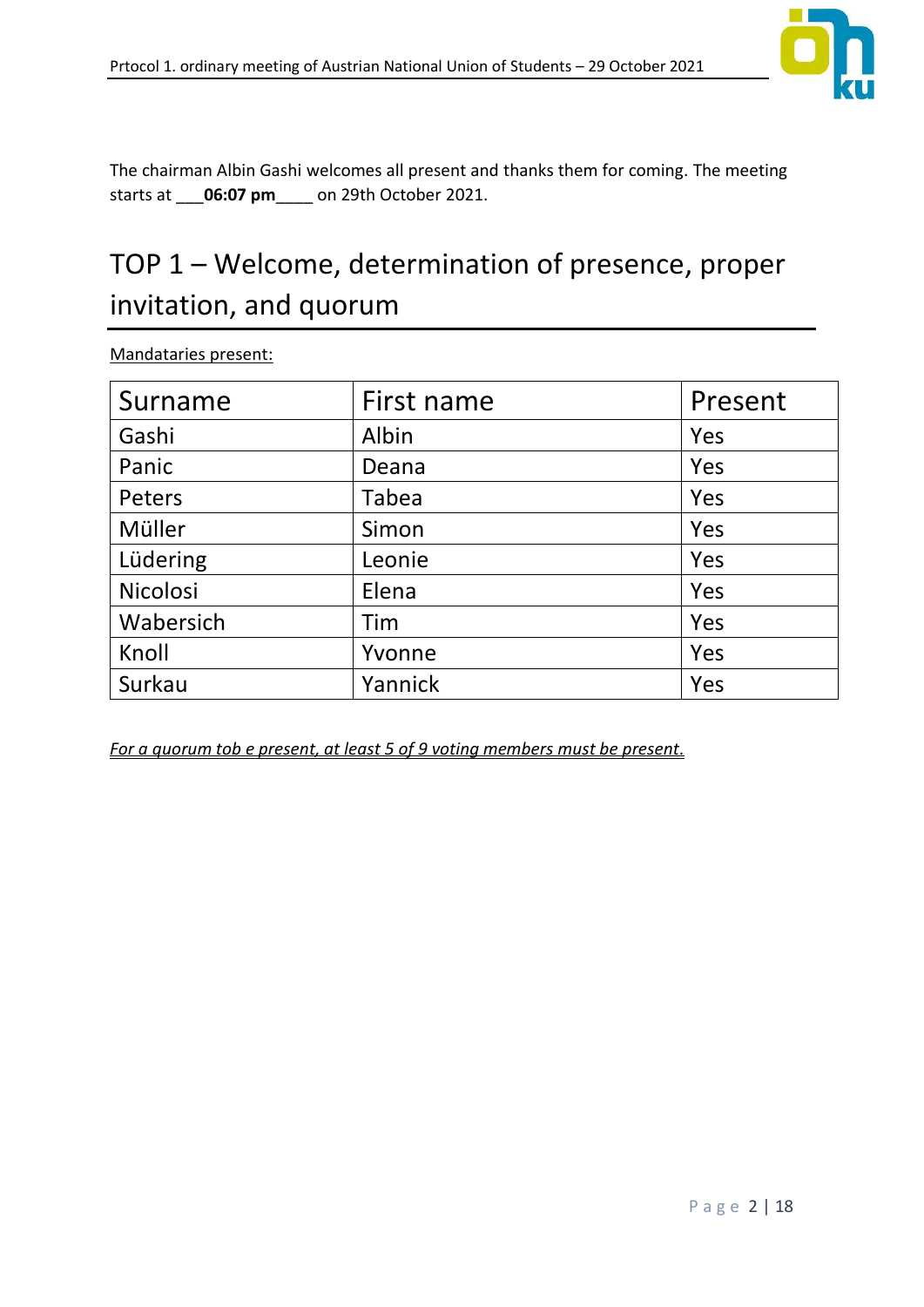

#### *(clerks, referees)*

| Surname           | First name | <b>STG</b>       | <b>Function</b>                 |
|-------------------|------------|------------------|---------------------------------|
| Pachler           | Jana       | SKVM.vzB.20      | <b>Head of Cultural</b>         |
|                   |            |                  | Department                      |
| <b>Bischof</b>    | Andreas    | IBS.vzB.20       | <b>Head of Education Policy</b> |
|                   |            |                  | Department                      |
| <b>Bammert</b>    | Julia      | SKVM.vzB.20      | <b>Member of Social</b>         |
|                   |            |                  | Department                      |
| Surkau            | Yannick    | SKVM.vzB.20      | <b>Head of Sports</b>           |
|                   |            |                  | Department                      |
| Lüdering          | Leonie     | SKVM.vzM.20      | <b>Head of Event</b>            |
|                   |            |                  | Department                      |
| Röder             | Lena       | SKVM.vzB.20      | <b>Head of Sustainability</b>   |
|                   |            |                  | Department                      |
| Müller            | Simon      | <b>UF.vzB.20</b> | <b>Head of Economic</b>         |
|                   |            |                  | Department                      |
| Zeeb              | Elisabeth  | DIM.vzM.20       | <b>Member of Marketing</b>      |
|                   |            |                  | Department                      |
| Tschurtschentaler | Chiara     | IBS.vzB.20       | Sachbearbeiterin                |
|                   |            |                  | <b>Educational Policy</b>       |
|                   |            |                  | Department                      |
| Dorfer            | Thomas     | WCIS.bbM.21      | Class representative            |
| Atzl              | Magdalena  | WCIS.bbM.21      | Class representative            |
| Luschnig          | Clara      | IBS.vzB.20       | Member of                       |
|                   |            |                  | International                   |
|                   |            |                  | Department                      |
| Nicolosi          | Elena      | SKVM.vzB.20      | Head of International           |
|                   |            |                  | Department                      |
| Müller            | Johanna    | DIM.vzM.21       | Memeber International           |
|                   |            |                  | Department                      |
| Schmidt           | Niklas     | SKVM.vzM.20      | Student representative          |
|                   |            |                  | <b>SKVM Master</b>              |
| Weiß              | Felix      | WEB.vzB.20       | Student representative          |
|                   |            |                  | <b>WEB</b>                      |
| Wabersich         | Tim        | SKVM.vzB.20      | Student representative          |
|                   |            |                  | <b>SKVM Bachelor</b>            |
| Pachler           | Jana       | SKVM.vzB.20      | <b>Member Social</b>            |
|                   |            |                  | Departments                     |
| Löffler           | Lorenz     | WCIS.bbB.20      | Student representative          |
|                   |            |                  | <b>WCIS</b>                     |
| <b>Bucci</b>      | Rachele    | SKVM.vzM.20      | Memeber Event                   |
|                   |            |                  | Department                      |
| <b>Bader</b>      | Kathrin    | SKVM.bbB.21      | Class representative            |
| Schließl          | Bernadette | MKM.vzB.21       | Class representative            |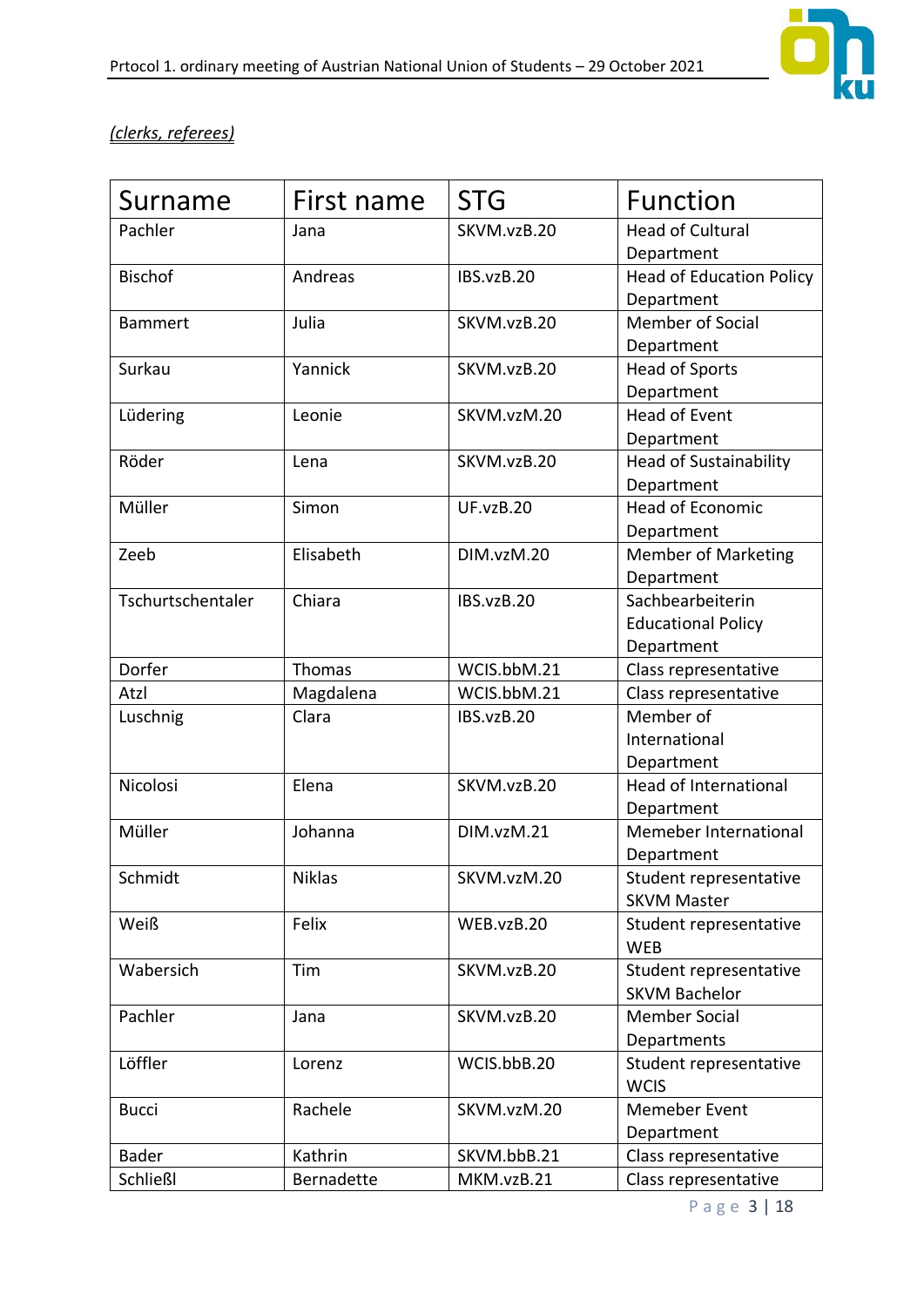

| Söllner  | Franziska | ENM.vzB.21  | Class representative |
|----------|-----------|-------------|----------------------|
| Kühlbach | Larissa   | SKVM.vzB.19 | Student              |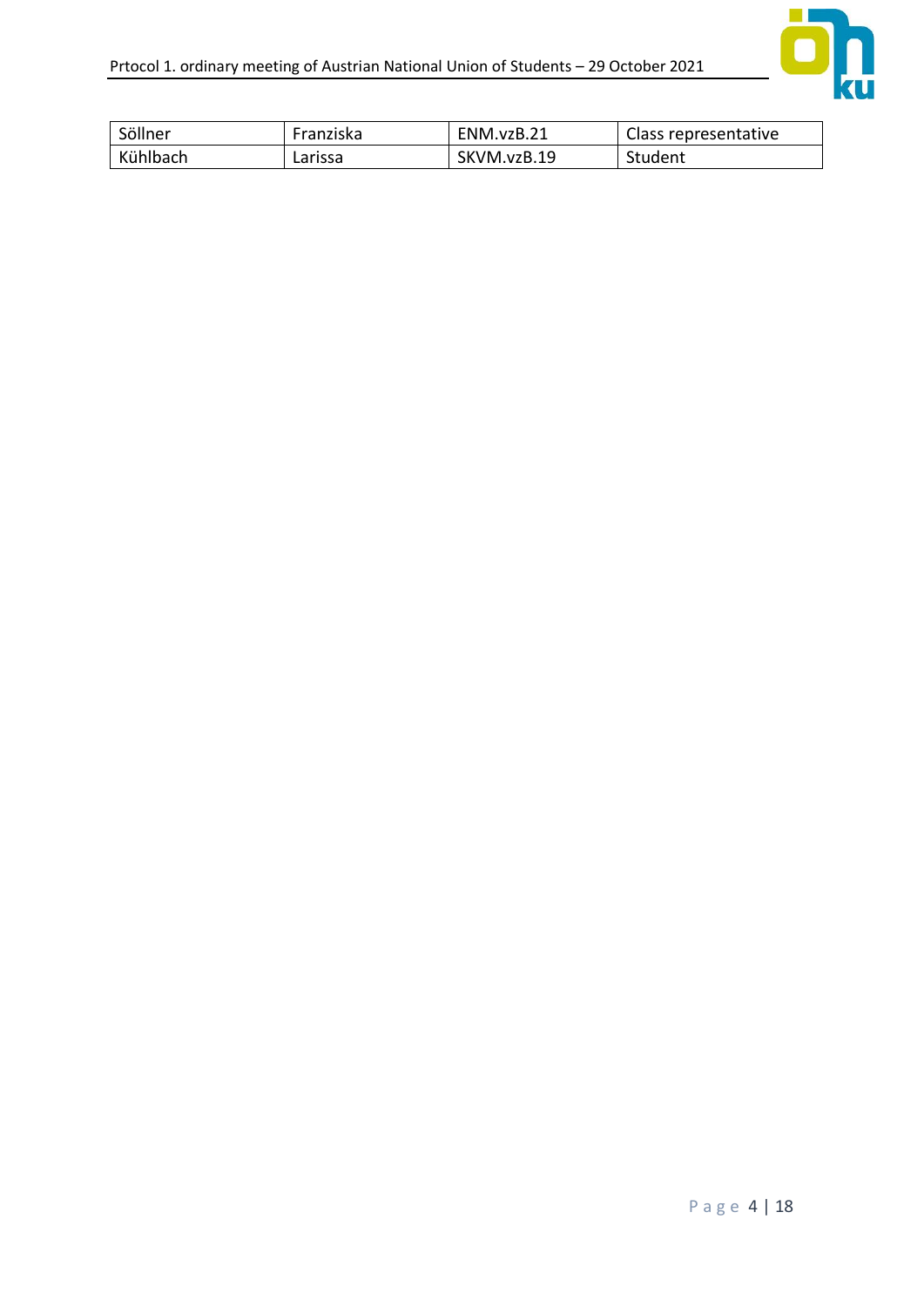

*Resolution results are given in the following order: Against / Abstentions / Favor*

**Motion 1:** The University representatives may decide: The invitation to the

University representative meeting has been properly issued.

**Vote on Motion 1:** Proper invitation

**9 / 0 / 0 / 0** unanimously accepted/accepted/rejected/denied

# TOP  $2$  – Approval of the agenda

#### **2.1 Approval of agenda**

**Motion 2:** The University representatives may decide:

To delete the item 5.3 Resolution to purchase a cargo bike.

Resolution to appoint the three new members of the Faculty Council.

To delete agenda item 5.6, 5.7, 5.9 and to number the other items consecutively with 5.6.

**Vote on Motion 2:** Change of the agenda items

**9 / 0 / 0 / 0** unanimously accepted/accepted/rejected/denied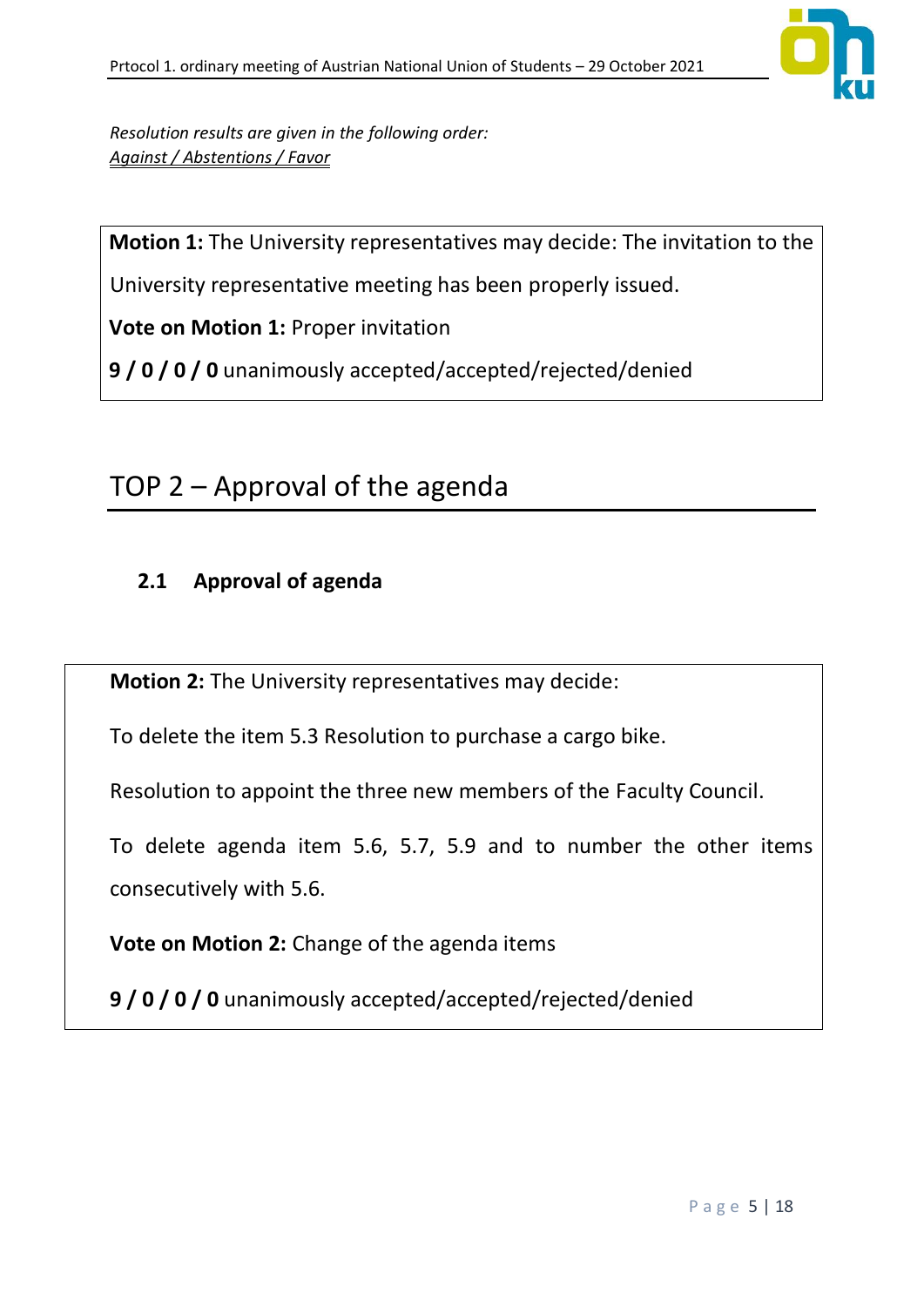

### TOP  $3$  – Acceptance of the protocol of the last meeting

#### **3.1 Acceptance of the protocol of the last meeting**

**Motion 3:** The University representatives may decide:

To approve the protocol of the last meeting.

**Vote on Motion 3:** Approval of the last meeting

**9 / 0 / 0 / 0** - unanimously accepted/accepted/rejected/denied

### $TOP 4 - Reports$

#### 4.1. Report of the Chair

- started the semester super motivated
- first task was the Introduction and Welcoming of the 1st semesters  $\rightarrow$ received mostly positive feedback from students and lecturers
- Elections of the class representatives are now completed
- training weekend was a great opportunity to get to know each other, learn mor about the Austian Federal Student Union, to clarify the tasks of each department and to work on our plans for the upcoming year
- next big task is the sponsoring pitch in November

#### 4.2. Reports of the Student Representatives

#### Niklas Schmidt (SKVM Master)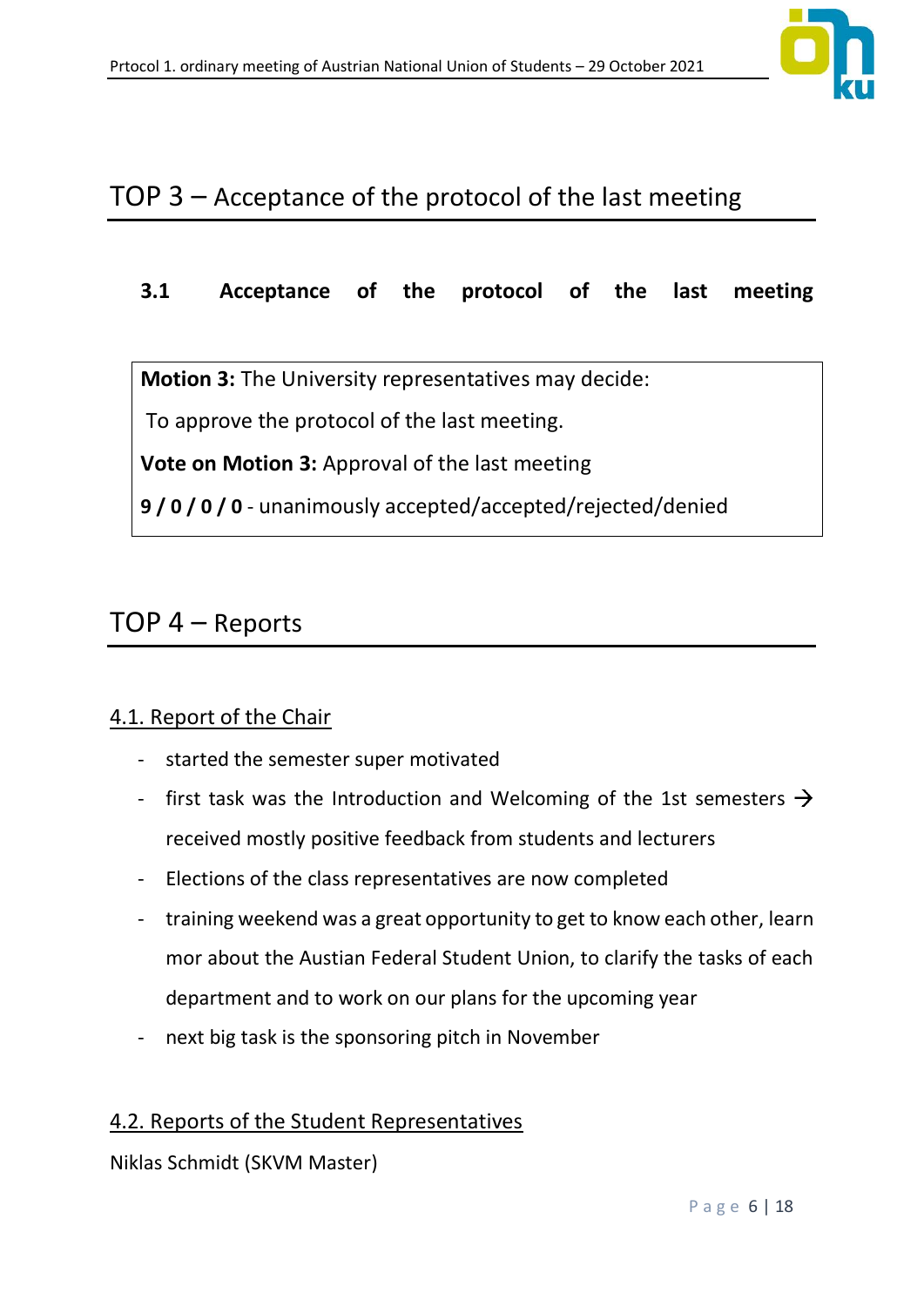

- no news yet
- hybrid operation is appreciated

#### Felix Weiß (WEB)

- over 15 students in the first semester
- class representetives Philip Haas and Philip Mair
- head of study program resigned  $\rightarrow$  Kohlegger + Demetz took over
- not satisfied about 2 business projects for company Zimmer (just research work)
- Oberleitner Mathias + Sauruger Bernd

Tim Wabersich (SKVM Bachelor)

- everything is going well
- business projects are a problem as always  $\rightarrow$  hope to have improvement next year

Lorenz Löffler (WCIS)

- Mr. Böhm resigns as head of study program
- more online content voting planned

Elisabeth Zebb (DIM+ MKM)

- no possibility to be credited with 2 ETCs

Sebastian Seufert (IBS)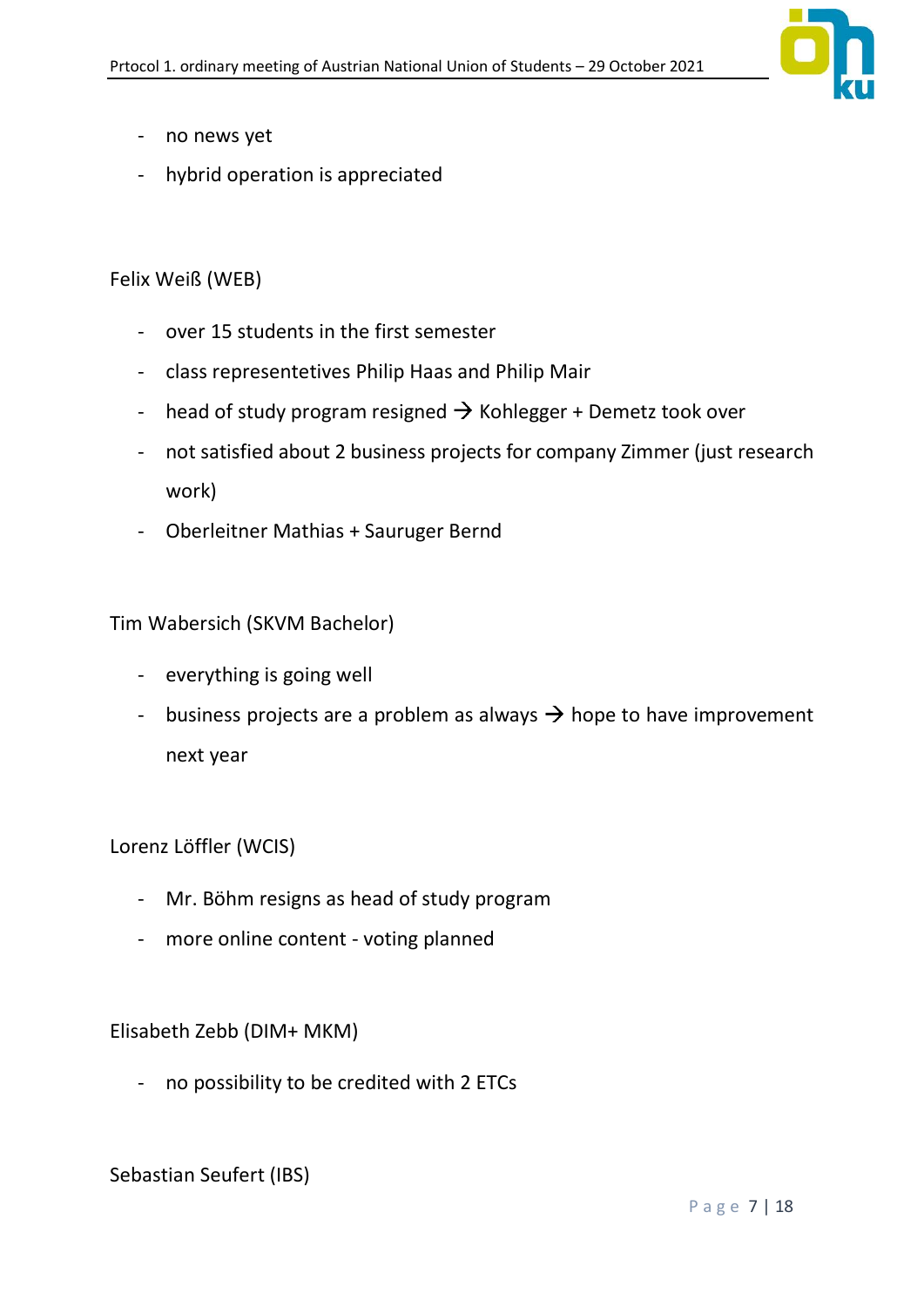

- start of semester mainly positive
- 20/21 major discrepancies due to stay abroad
- ear not enough English speaking places available
- Mr. Dichtrich would like to do a joint workshop with STVG
- Reminder of joint IBS meeting

#### 4.3. Reports of the Department heads

#### Events Department

- first small event (spritzer stand) was a success
- Events within the University still difficult because of corona measures
- From next month on Stammtisch (first one on 17.11 and then on a monthly basis
- more cooperation with Genussmittel (joint events)
- planned upcoming events: mulled wine stand, internal Christmas party, party

#### Marketing Department

- remaining items for the first semester goody bags have been delivered, lighters still need to be filled with gasoline
- planned Instagram posts: general posts about the FH, raffles, advent calendar with raffle is planned - Tour de Kufstein - different visits to restaurants and bars

International Department:

- new addition to the team Johanna Müller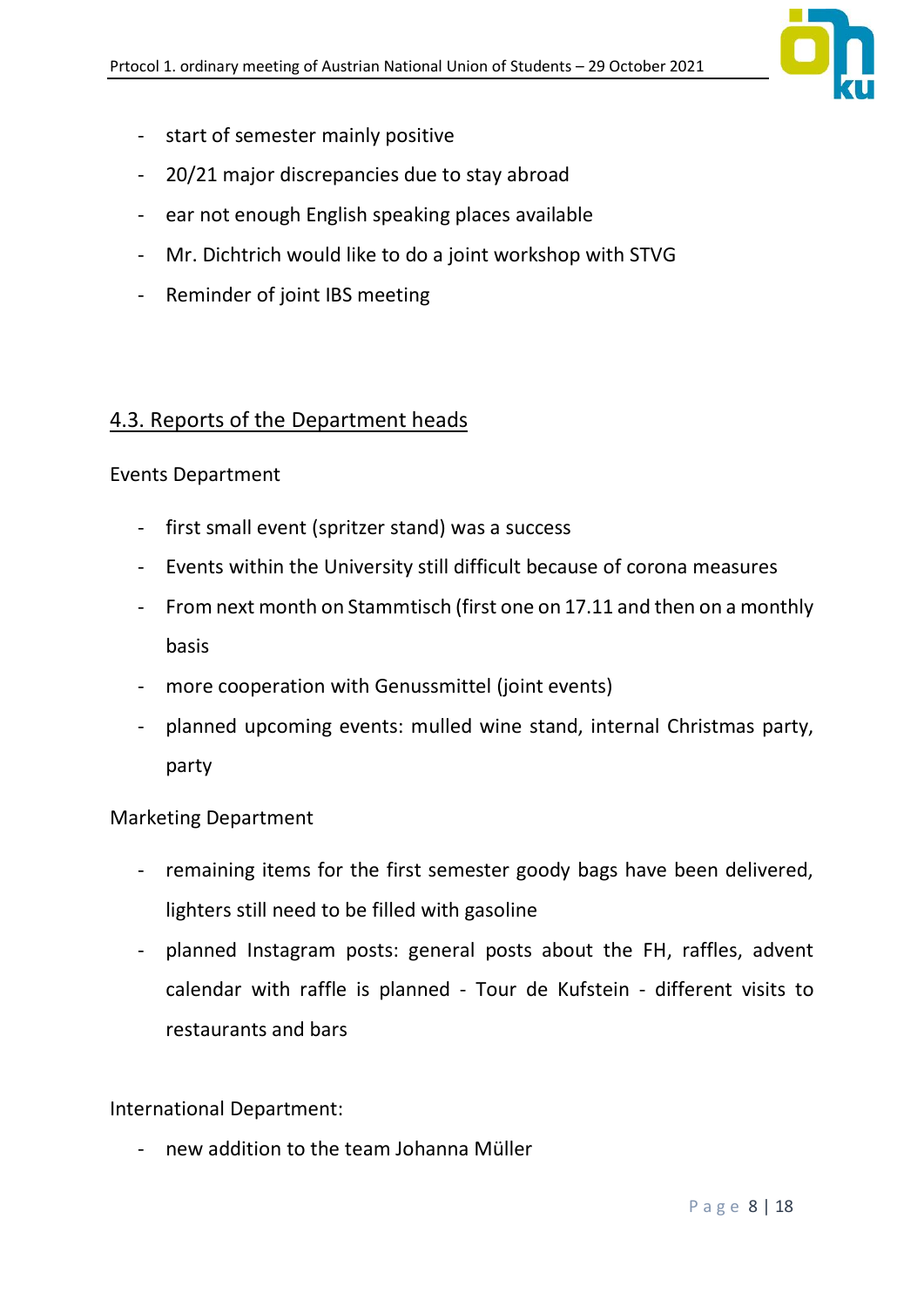

- started with some problems into the Buddyprogamm because there were two links to sign-up  $\rightarrow$  sometimes wrong matches
- planned upcoming events: international dinner, Changie
- Coordination with marketing department and Deana Panic

#### Cultural Department

- New team member: Luca Janoschka
- Cultural program started with some difficulties  $\rightarrow$  problems with visibility in moodle (now solved)
- Planned upcoming events: Innsbruck trip in December + beer and wine tasting

#### Sports Department

- wide range of sports (positive respone from students)
- Cameras in the auditorium/gym still don't have a cover  $\rightarrow$  no ball sports allowed (no alternative options throughout Kufstein)
- Cooperation with Kufstein towers (Basketball): 10 free tickets per game; students pay 4€ instead of 6€
- Cooperation with HC Kufstein (Ice Hockey): 10 free tickets per game; student discount & special deals at Pure
- First Hotspot takes place right now (Hike to Weinberghaus)

Education Policy Department

- Addition to the team Chiara Tschurtschentaler
- few tickets so far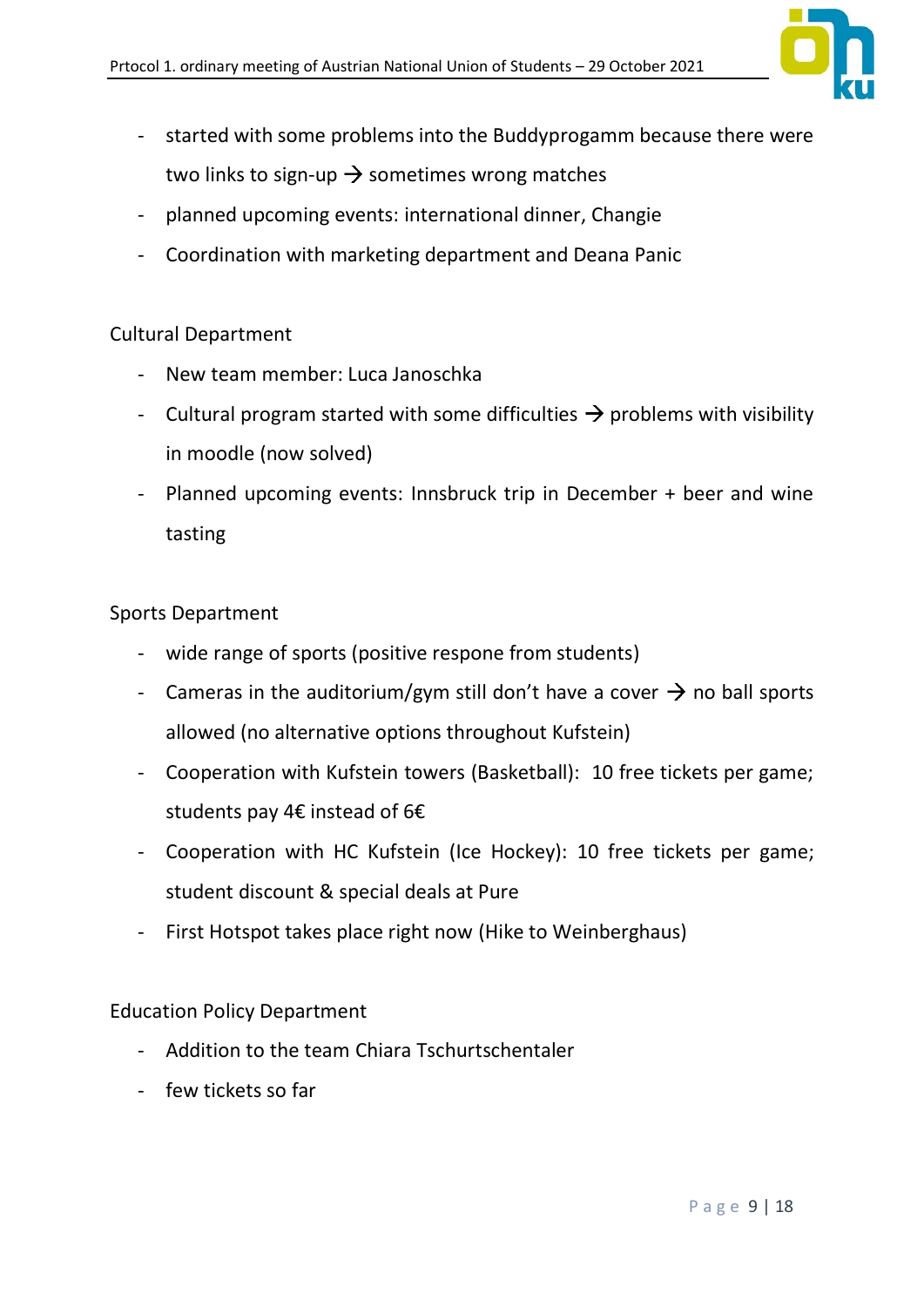

#### Social Department

- so far everything goes well
- lots of new info at the training weekend
- fund for social issues: clarification whether there is already an existing contract and how much budget should be allocated
- Digital suggestion box (Kummerkasten): which points should be included; schedule is already available
- Idea to implement a birthday calender

#### Sustainability Department

- big flea market planned for next semester in cooperation with the event department
- clothing exchange for ski clothes at the end of November
- plans for a refrigerator and shelves in the ÖH office for food sharing
- plan to evaluate and restructure sustainability process at the university and make them more visible especiall in regards to green events
- Many plans but still in the starting blocks

#### Economics Department

- 2021 financial statements brought to a close
- auditor was commissioned costs €2200
- cargo bike sponsorship up to  $£5000$  available, 3 offers needed
- Sponsorship pitch: €8000 planned; each program can submit something
- Fund for social issues: €7500 planned (adjustments possible)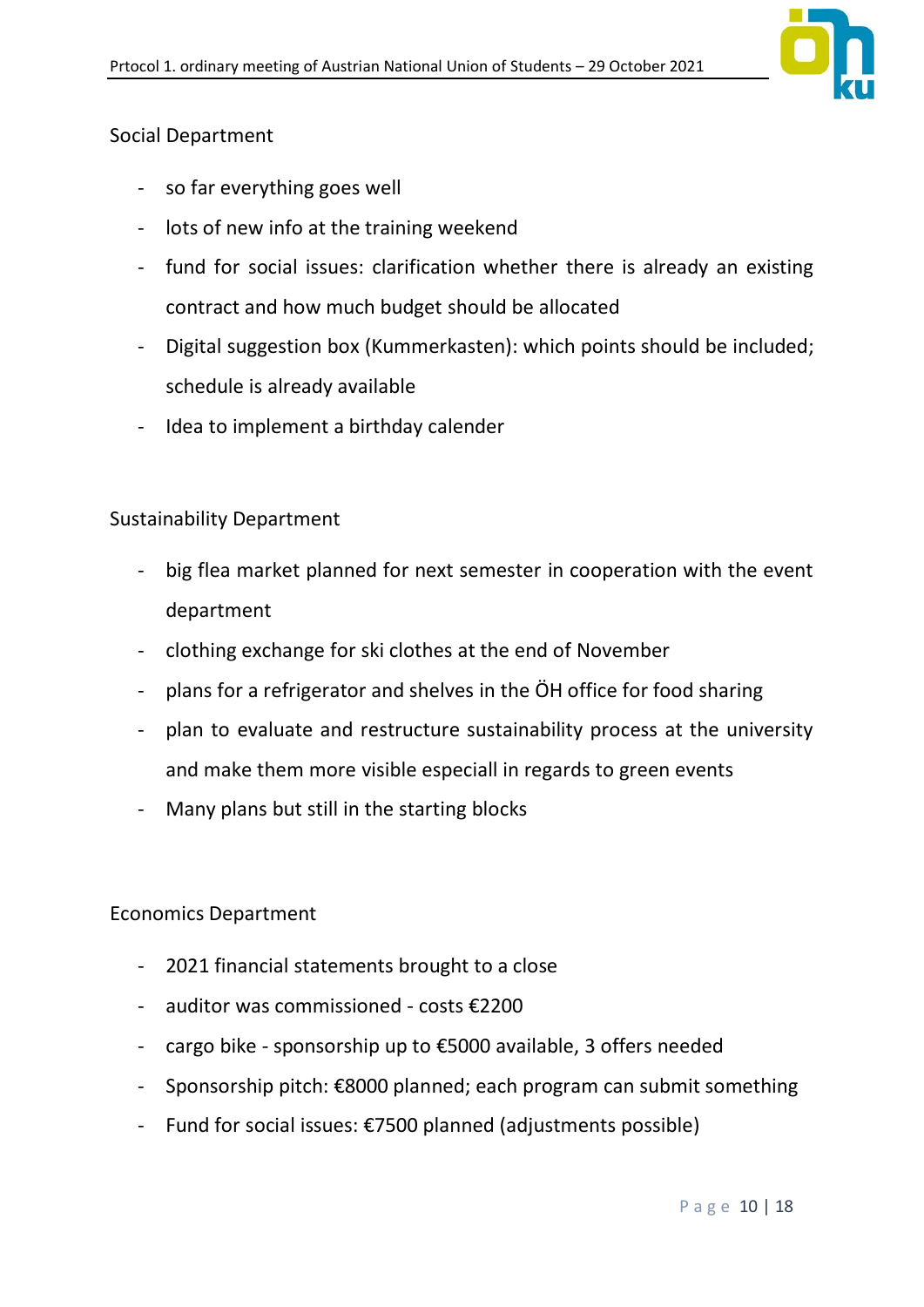

 $\div$   $\epsilon$ 12 per student - each class representative use this budget to plan events for the study program  $\rightarrow$  list of participants + original receipts + refund application necessary

#### 4.4. Reports of the faculty council:

- first meeting at the beginning of October
- University statutes have been approved and are now available online ( terms have been changed)
- Search for alternative ideas for access bracelates to the university
- Current questions: Should a complaint committee be founded (similar to Kummerkasten)?; Master theses are currently not available online (should these be visible for all or only for members of the University?)

#### 4.5. Reports of the class representatives

#### Thomas Dorfer

- Had a good start into the semester (8 students in the class)
- It was communicated that the timetables will be changed so that learning content is not repeated  $\rightarrow$  was not implemented
- Plan until December
- Planning of the trip abroad 2022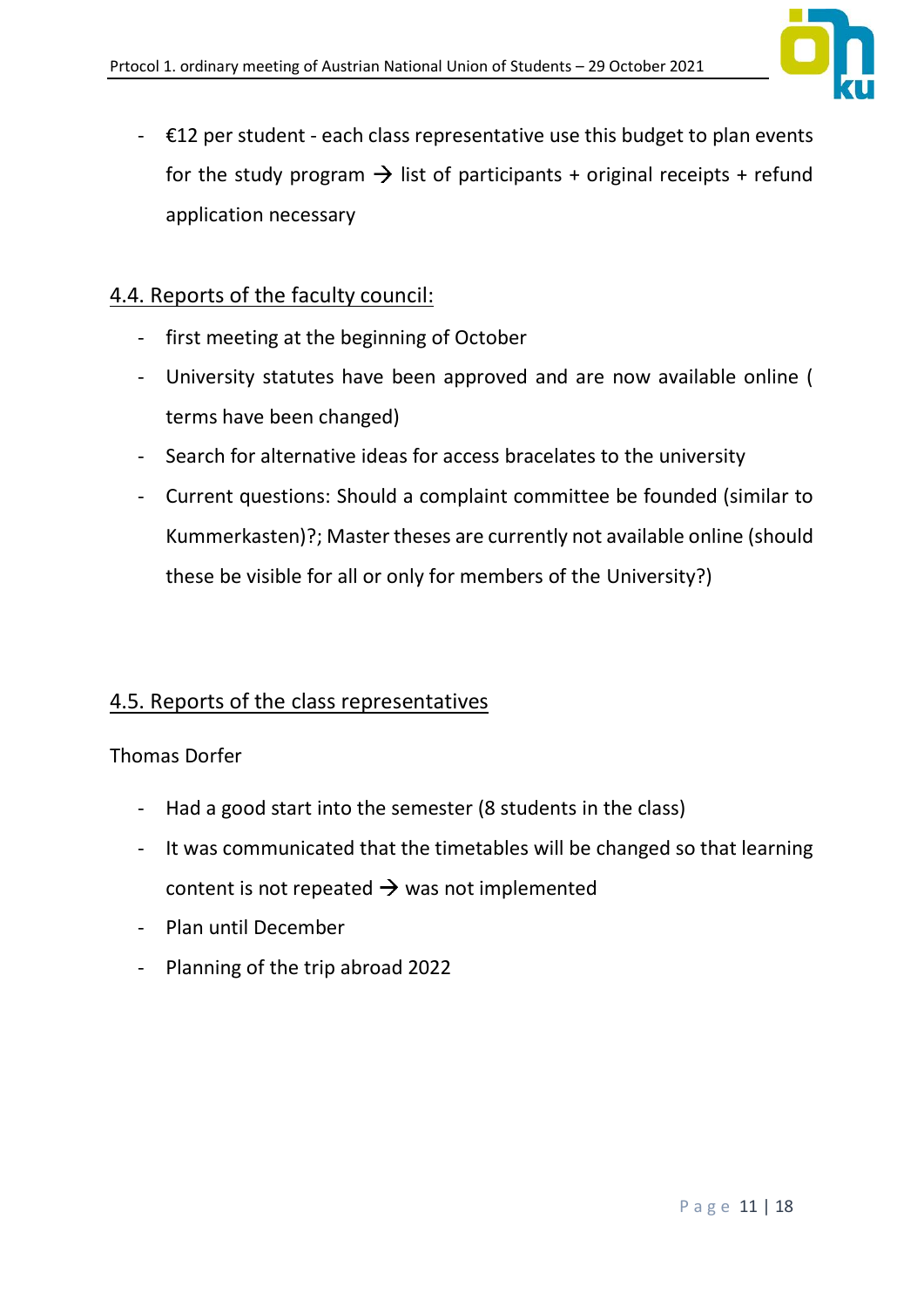

### TOP  $5$  – Elections of Department heads

#### **5.1 Election ʹ Sustainabillity Department**

**Motion 5.1:** The University representatives may decide:

To elect Lena Röder as the head of the sustainability department (secret people election).

**Vote on Motion 5.1:** Election Sustainability Department

**9/ 0 / 0 / 0** - unanimously accepted/accepted/rejected/denied

Lena Röder has accepted the election.

#### **5.2 Election ʹ Cultural Department**

**Motion 5.2:** The University representatives may decide:

To elect Jana Pachler as the head of the cultural department (secret

people election).

**Vote on Motion 5.2:** Election Cultural Department

**9/ 0 / 0/ 0** - unanimously accepted/accepted/rejected/denied

Jana Pachler has accepted the election.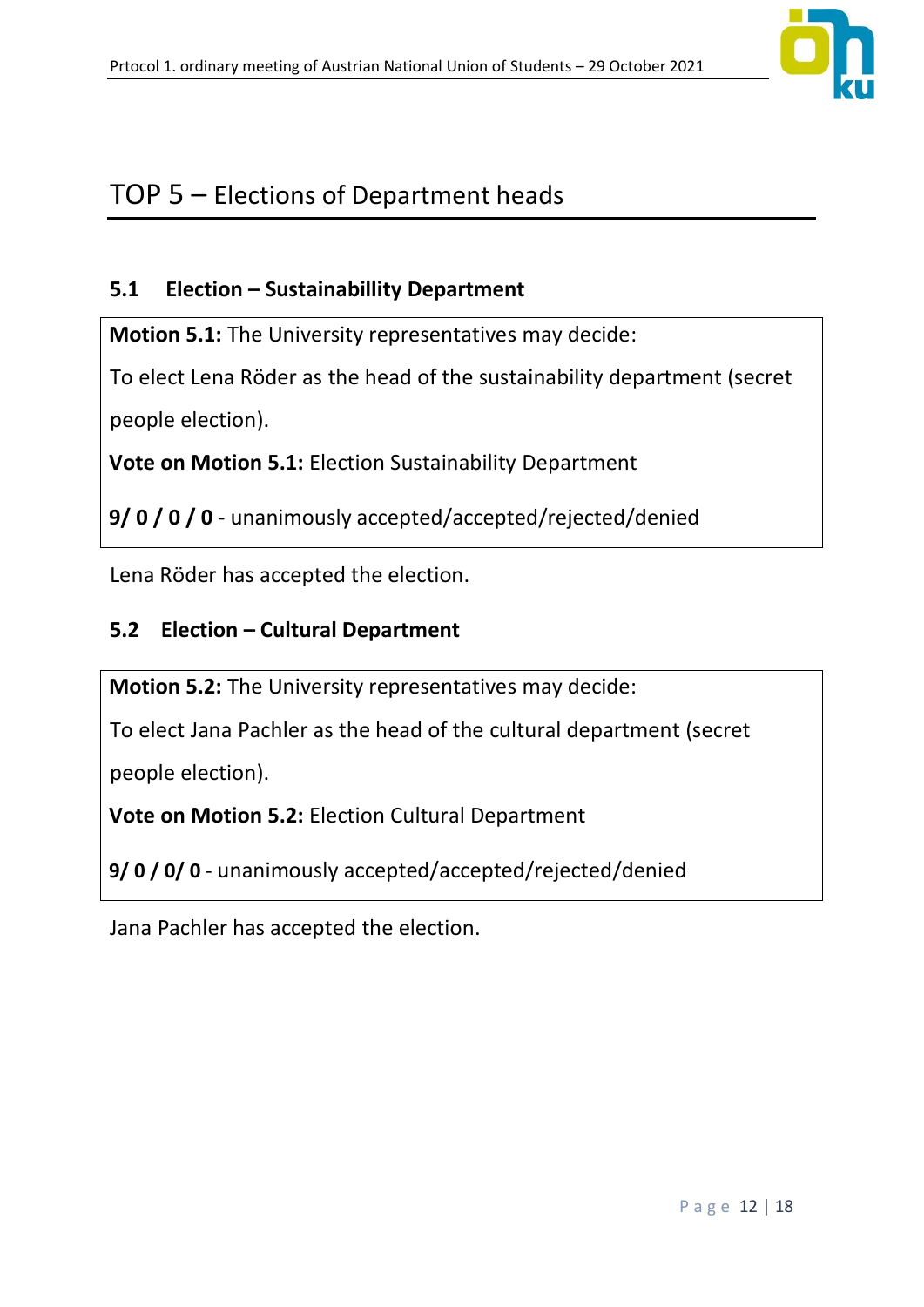

### TOP  $6$  – Resolution on the Corporate status

#### **6. Corporate Status of the ÖH FH Kufstein**

Due to the new HSG amendment a decision on whether to continue the ÖH is required. If we continue the corporation, we continue to manage funds ourselves.

**Motion 6:** The University representatives may decide: to maintain the corporate status of the ÖH FH Kufstein in the future and to object to a conversion in the course of the HSG amendment.

#### **Vote on application 6:**

**9 / 0 / 0 / 0** - unanimously accepted/accepted/rejected/denied

# TOP  $7$  – Purchase of climbing equipment

Discussion about the purchase of climbing equipment. Three offers have been obtained for 10 harnesses, 5 ropes, 10 bleady devices und 10 shoes

There has been a climbing course two years ago that was very popular but the equipment got lost.

**Motion 7:** The University representatives may decide: To purchase climbing equipment for the students to borrow. The purchase price is  $£2.309,75$ and will be paid by the sports department.

#### **Vote on motion 7:**

**8 / 0 / 0 / 1** - unanimously accepted/accepted/rejected/denied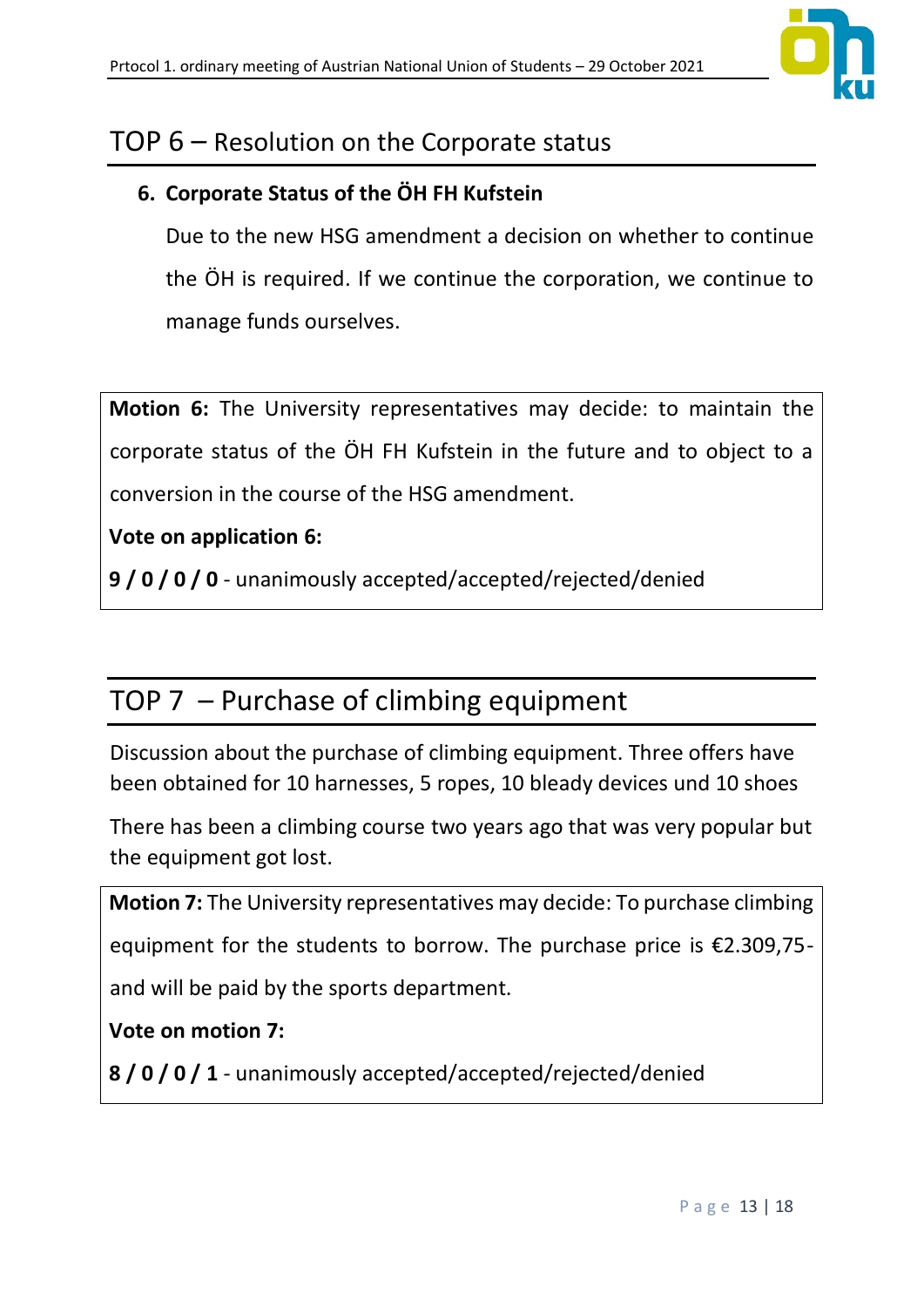

# TOP  $8 -$  Amendment of the annual budget 20/21 of the Austria Student Union Kufstein

The changes are marked in yellow.

As the items for the first semester goody bags have been purchased by the marketing department, a large part of the previous budget of  $\epsilon$ 5400 was spent on the gifts  $\rightarrow$  Increase from €5400 to €6000.

No questions about the amendments.

**Motion 8:** The University representatives may decide:

To approve the annual budget that has been sent out (annual budget is available in the attachments of the invitation email).

**Vote on Motion 8:** 

**9 / 0 / 0 / 0** - unanimously accepted/accepted/rejected/denied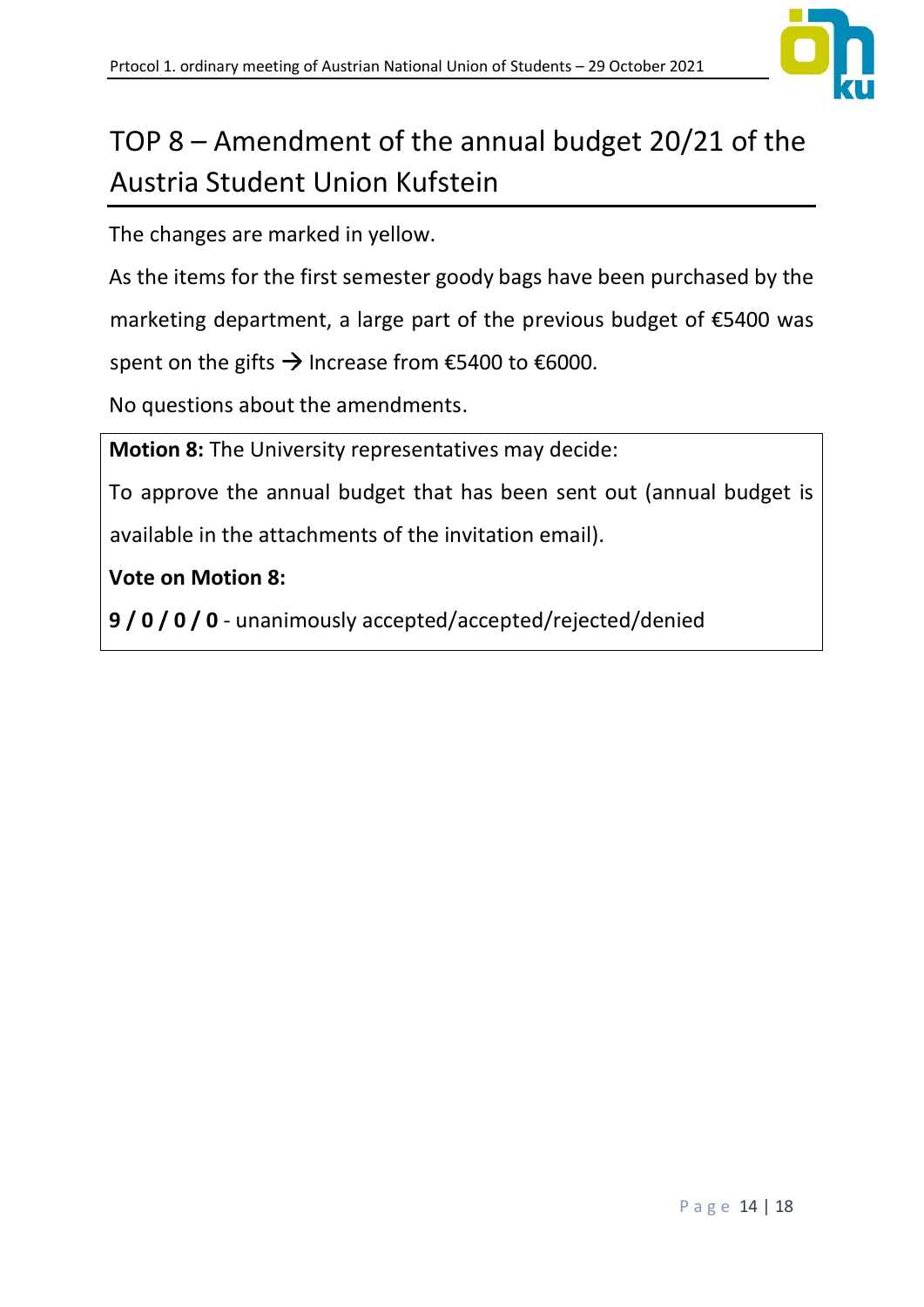

# TOP  $9$  – Election of the faculty council

Discussion about the process of election  $\rightarrow$  will be revised

Vanessa Huber

**Motion 9.1:** The University representatives may decide:

To accept Vanessa Huber as part of the faculty council.

**Vote on application 9.1:**

**7/ 0 / 0 / 2** - unanimously accepted/accepted/rejected/denied

#### Gilbert Hesina

**Notion 9.2:** The University representatives may decide:

To accept Gilbert Hesina as part of the faculty council

**Vote on Notion 9.2:**

**6/ 0 / 0 / 3** - unanimously accepted/accepted/rejected/denied

Noah Bavajee

**Motion 9.3:** The University representatives may decide:

To accept Noah Bavajee as part of the faculty council

**Vote on Notion 9.3:**

**6/ 0 / 0 / 3 -** unanimously accepted/accepted/rejected/denied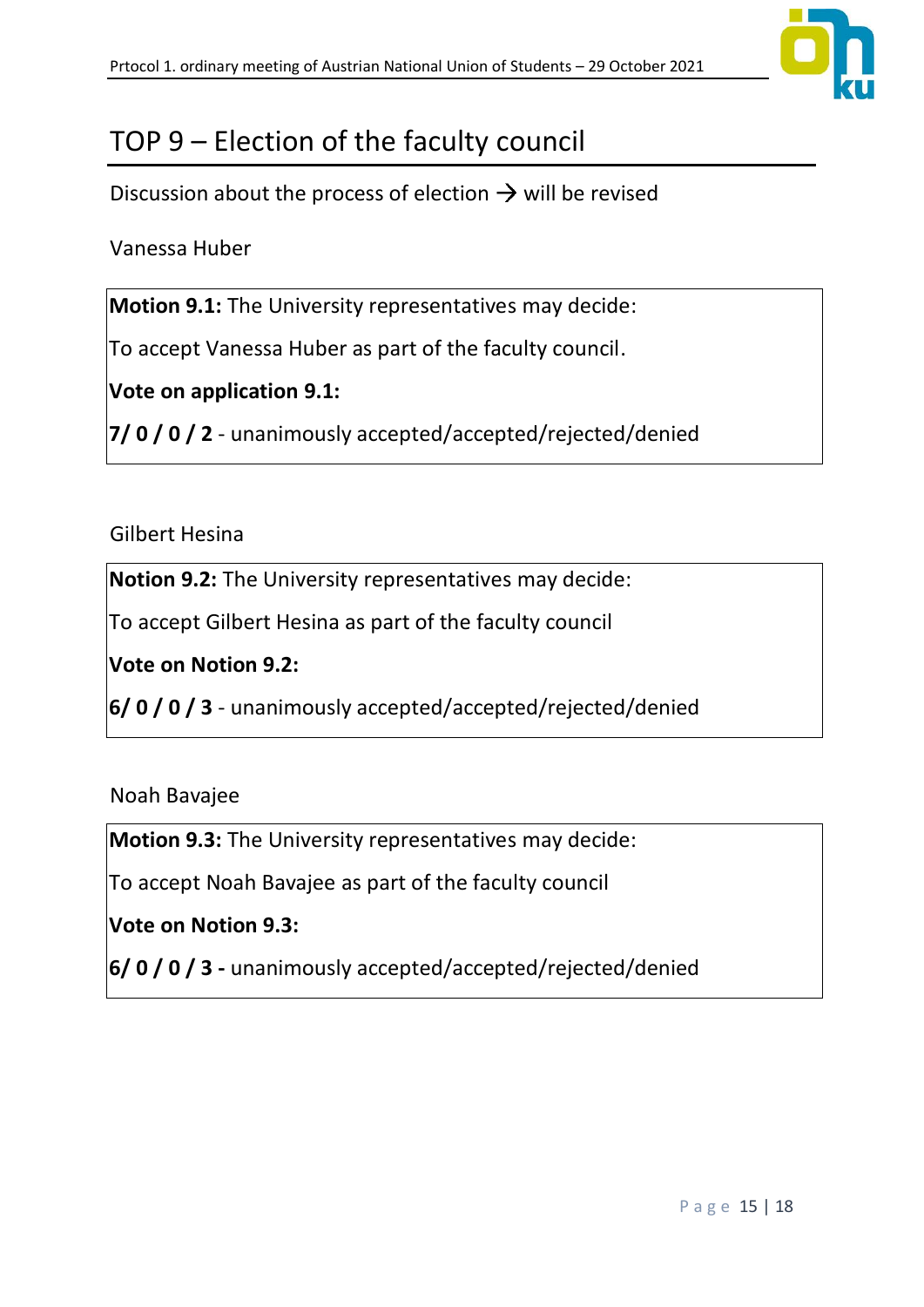

# TOP  $10$  – Applications in the general interests of students

Leonie Lüdering: Request for next ordinary meeting of the university representation to appoint an additional member for the event department. **9/ 0 / 0 / 0** - unanimously accepted/accepted/rejected/denied

Elena Nicolosi: Request for next ordinary meeting of the university representation to appoint an additional member for the international unit. **9/ 0 / 0 / 0** - unanimously accepted/accepted/rejected/denied

Simon Müller: Request to adjust annual budget to create new position positions in the International and Events Department.

**9/ 0 / 0 / 0** - unanimously accepted/accepted/rejected/denied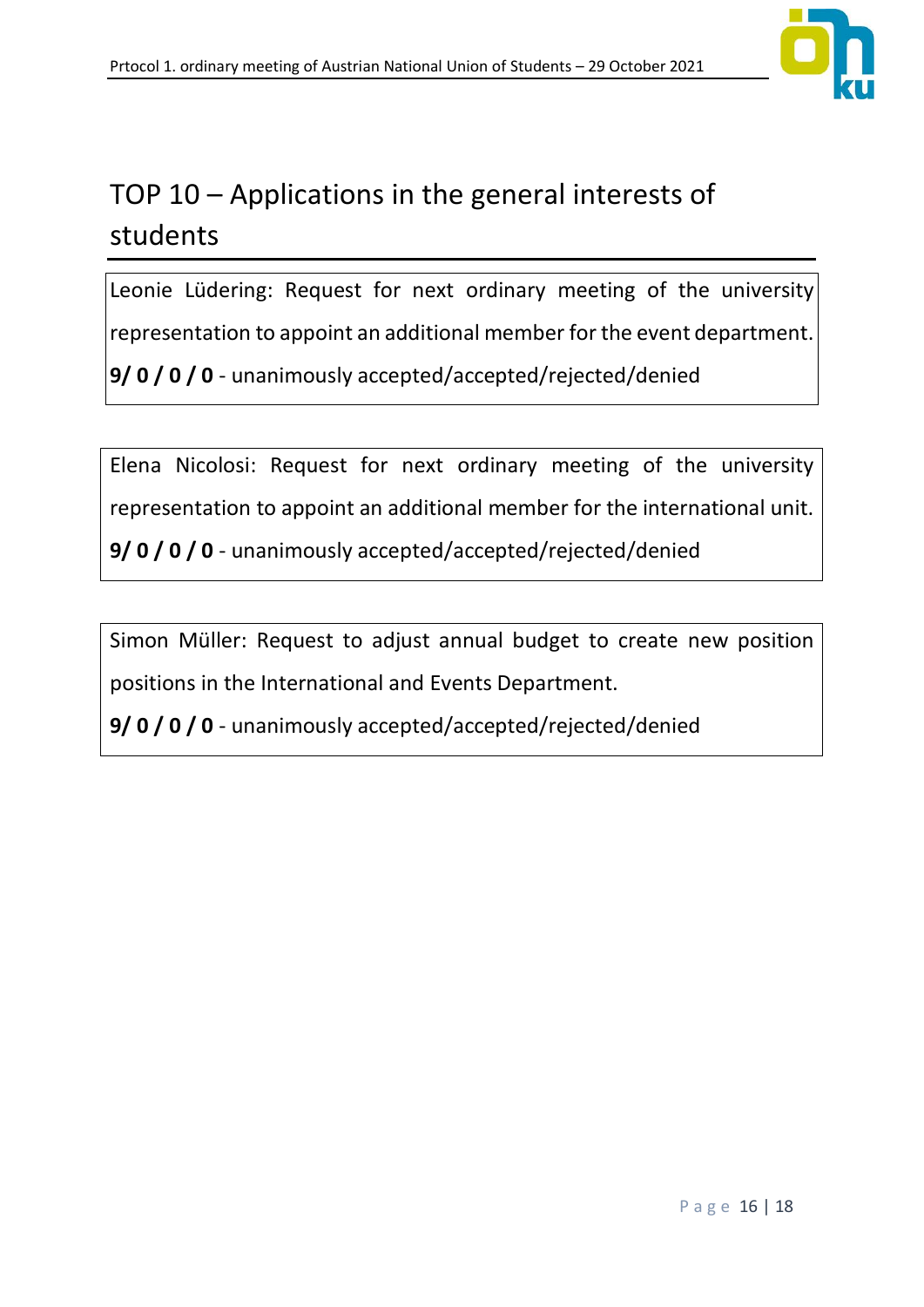

## TOP  $11 -$  Any other business

Felix Weiß: Regulation with  $E12$  per person is a massive restriction. Previously: everyone who was there signed and the application was submitted afterwards. Now much more difficult to access. It would make sense to lift the  $\epsilon$ 12 regulation

Simon Müller: The rule comes from the fact that in the past only the Student representatives were allowed to dispose of the budget. Now, each year can do something internally. The budget must be divided fairly - each study program has its own budget. Due to the current regulation it is not possible to link the money to a study program, but only to individual persons.

Albin Gashi: Restructuring of system planned. The statutes of the ÖH should be changed a bit in general (this and next semester), so that the successor team can work with the correct statutes.

Leonie Lüdering: If you would restructure now, nothing would change for you ÖH?

Simon Müller: We must prove that each student fairly gets the money. Principle of equality must not be violated. Otherwise there will be an audit. Change only in the next academic year.

Felix Weiß: Merging of the technical programmes and Business and Management and Economy and Society? Tasks from the chair at the moment still make the administrators

Simon Müller: Group from the study program has the budget available and can decide what to refund and how.

Felix Weiß: Should Head of departments also be mandataries? - is neutrality still a given? As a department head, you could use it as an advantage for you own department. ETCs are not counted together, but according to the university law this should already be the case.